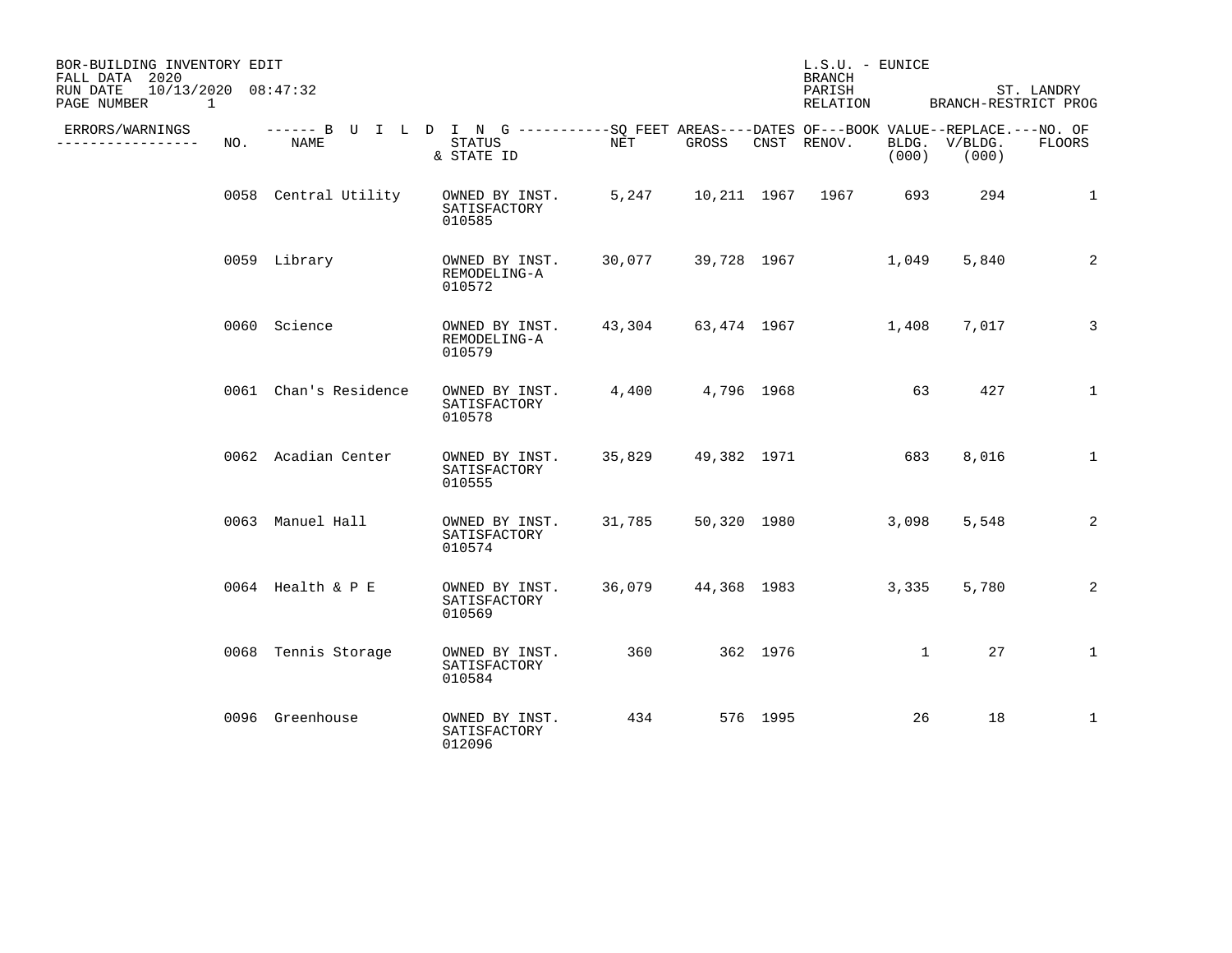| BOR-BUILDING INVENTORY EDIT<br>FALL DATA<br>2020<br>10/13/2020<br>08:47:32<br>RUN DATE<br>2<br>PAGE NUMBER |      |                               |                                                 |                                                                                   | $L.S.U. - EUNICE$<br><b>BRANCH</b><br>PARISH<br>RELATION | ST. LANDRY<br>BRANCH-RESTRICT PROG |        |                |                  |              |
|------------------------------------------------------------------------------------------------------------|------|-------------------------------|-------------------------------------------------|-----------------------------------------------------------------------------------|----------------------------------------------------------|------------------------------------|--------|----------------|------------------|--------------|
| ERRORS/WARNINGS                                                                                            | NO.  | $--- - - B$<br>T<br>D<br>NAME | $\mathbf N$<br>G<br><b>STATUS</b><br>& STATE ID | ----------SO FEET AREAS----DATES OF---BOOK VALUE--REPLACE.---NO. OF<br><b>NET</b> | GROSS                                                    | CNST                               | RENOV. | BLDG.<br>(000) | V/BLDG.<br>(000) | FLOORS       |
|                                                                                                            | 0097 | Hlth Sci & Technol            | OWNED BY INST.<br>SATISFACTORY<br>012556        | 27,669                                                                            | 43,835 1997                                              |                                    |        | 3,098          | 6,219            | 2            |
|                                                                                                            | 0100 | Grounds Maintenanc            | OWNED BY INST.<br>SATISFACTORY<br>013696        | 5,941                                                                             | 6,335 2003                                               |                                    |        | 200            | 156              | 1            |
|                                                                                                            | 0101 | Manuel Hall Annex             | OWNED BY INST.<br>SATISFACTORY<br>013697        | 2,704                                                                             | 4,216 2004                                               |                                    |        | 304            | 320              | 1            |
|                                                                                                            | 0107 | Locker Room Facili            | OWNED BY INST.<br>SATISFACTORY<br>015928        | 1,749                                                                             | 3,675 2009                                               |                                    |        | 460            | 407              | $\mathbf{1}$ |
|                                                                                                            | 0111 | Class Community Ed            | OWNED BY INST.<br>SATISFACTORY<br>028106        | 29,408                                                                            | 47,589 2012                                              |                                    |        | 7,501          | 7,051            | 2            |